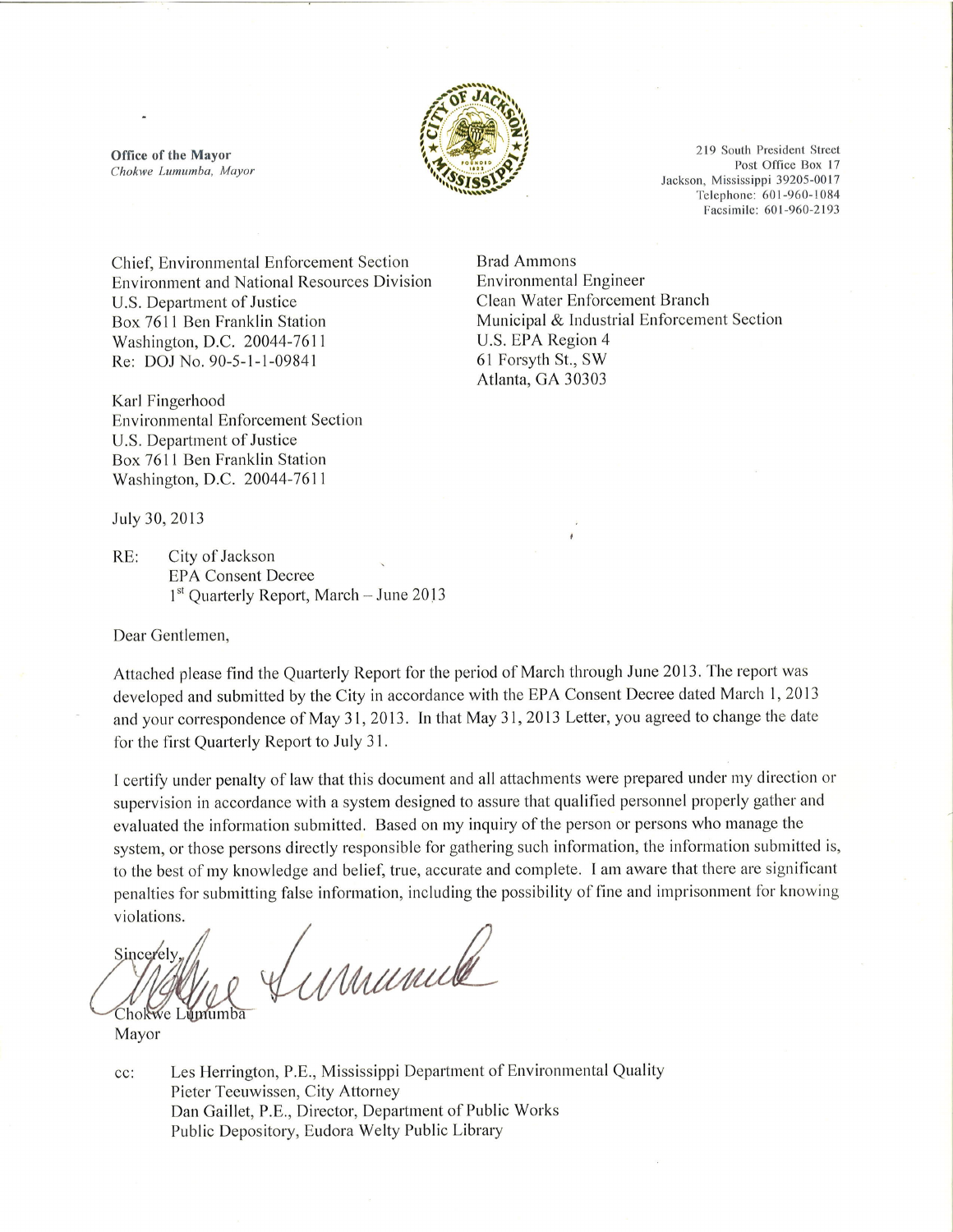# The City

# QUARTERLY **REPORT NO. 1**

### MARCH 2013 THROUGH JUNE 2013

Department of Public Works Wastewater Infrastructure Redevelopment Program



**JULY 30, 2013**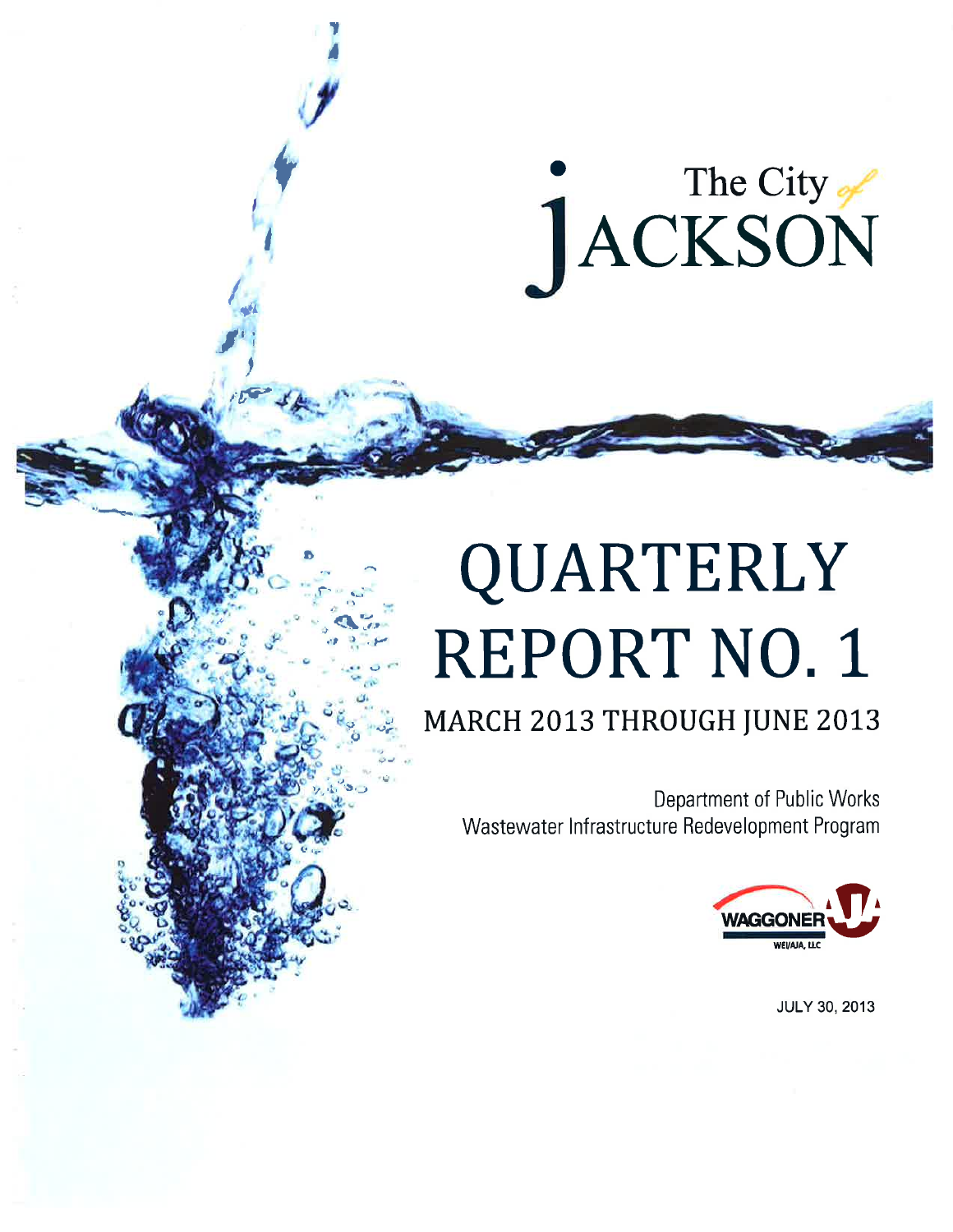## City of Jackson, Mississippi **Quarterly Report No.1** March 2013 through June 2013

I certify under penalty of law that this document and all attachments were prepared under my direction or supervision in accordance with a system designed to assure that qualified personnel properly gather and evaluate the information submitted. Based on my inquiry of the person or persons who manage the system, or those persons directly responsible for gathering such information, the information submitted is, to the best of my knowledge and belief, true, accurate and complete. I am aware that there are significant penalties for submitting false information, including the possibility of fine and imprisonment for knowing violations.



Chokwe Lumumba

Mayor

Date

Dan Gaillet, P.E., Director Department of Public Works

Date

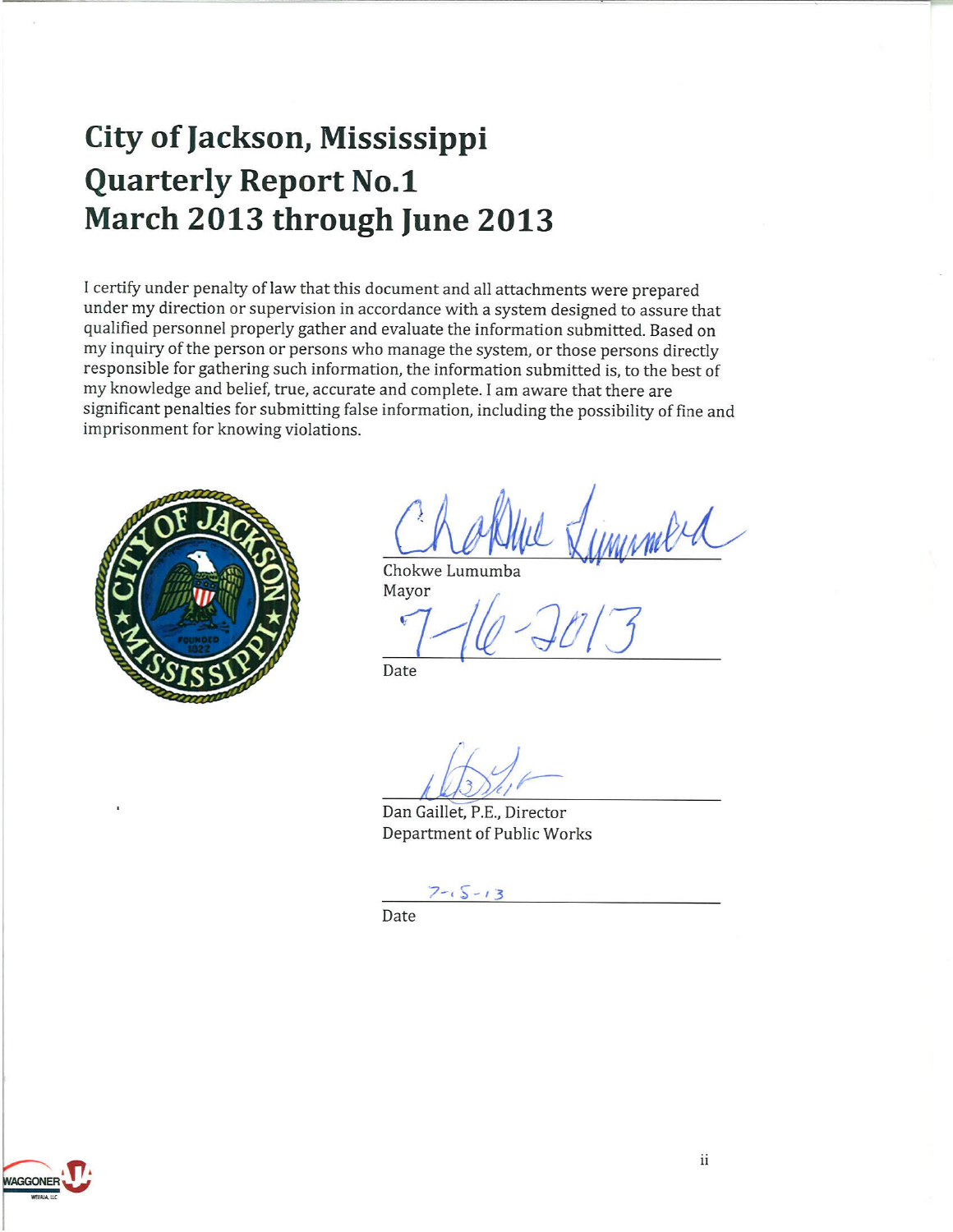| Date Began | <b>Time Began</b> | Location                                   | <b>Source</b>                                  | <b>Estimated</b><br><b>Duration, Hours</b> | <b>Estimated Volume,</b><br><b>Gallons</b> | <b>Receiving Water</b> | Cause                  |
|------------|-------------------|--------------------------------------------|------------------------------------------------|--------------------------------------------|--------------------------------------------|------------------------|------------------------|
| 3/1/2013   | $4:00$ PM         | <b>GALLOWAY AVE</b><br><b>BROADWAY AVE</b> | Ground Surface (defective<br>pipe underground) | 1.00                                       | 800                                        | Eubanks                | Collapsed Pipe.        |
| 3/1/2013   | 5:30 PM           | 221 LAKE OF PINES DR                       | Manhole                                        | 0.75                                       | 150                                        | <b>Hanging Moss</b>    | Grease.                |
| 3/1/2013   | 7:30 PM           | <b>TREEHAVEN DR</b><br><b>TERRY ROAD</b>   | Manhole                                        | 0.50                                       | 250                                        | Hardy                  | Grease.                |
| 3/2/2013   | 10:00 AM          | <b>GALLOWAY AVE</b><br><b>BROADWAY AVE</b> | Manhole                                        | 4.00                                       | 1,390                                      | Eubanks                | Collapsed Pipe.        |
| 3/3/2013   | 1:45 PM           | 720 POPLAR BLVD                            | Manhole                                        | 1.25                                       | $\overline{7}$                             | Belhaven               | Mud in line.           |
| 3/4/2013   | 9:20 AM           | 312 LAKE OF PINES DR                       | Cleanout                                       | 0.67                                       | 10                                         | <b>Hanging Moss</b>    | Grease.                |
| 3/4/2013   | 11:00 AM          | 3175 ROBINSON ROAD                         | Manhole                                        | 1.00                                       | 3,380                                      | Lynch                  |                        |
| 3/4/2013   | 3:00 PM           | <b>ROSSLYN AVE</b><br><b>SEGURA AVE</b>    | Manhole                                        |                                            | 20                                         | Lynch                  | Grease.                |
| 3/4/2013   | 5:55 PM           | WOOD ST                                    | Cleanout                                       | 0.67                                       | $\overline{2}$                             | Town                   | Grease.                |
| 3/5/2013   | 10:45 AM          | 1439 RIVERWOOD DR                          | Manhole                                        | 1.25                                       | 1,440                                      | <b>Hanging Moss</b>    | Grease.                |
| 3/5/2013   | 3:00 PM           | 4336 ROBINSON ROAD                         | Manhole                                        | 2.00                                       | 150                                        | Lynch                  | Grease.                |
| 3/6/2013   | 9:00 AM           | <b>GALLOWAY AVE</b><br><b>BROADWAY AVE</b> | <b>Constructed Bypass</b>                      | 1.00                                       | $\Omega$                                   | Lynch                  | Collapsed Pipe.        |
| 3/6/2013   | 10:10 AM          | 1922 CATALINA CIR                          | Manhole                                        | 0.50                                       | 1,000                                      | Three Mile             | Grease.                |
| 3/6/2013   | 5:00 PM           | 525 or 527 BUENA VISTA AVE                 | Ground Surface (defective<br>pipe underground) | 0.50                                       | 10                                         | Lynch                  | Collapsed Pipe.        |
| 3/7/2013   | 9:00 AM           | <b>157 LIVINGSTON ST</b>                   | Manhole                                        | 1.50                                       | 2,240                                      | Town                   | Grease.                |
| 3/7/2013   | 5:00 PM           | 301 ELTON ROAD                             | Manhole                                        | 1.00                                       | 350                                        | Cany                   | Grease.                |
| 3/8/2013   | 8:20 AM           | 475 BRIARWOOD DR                           | Manhole                                        | 1.00                                       | 1,380                                      | <b>Hanging Moss</b>    | Grease.                |
| 3/8/2013   | 9:00 AM           | 173 PLUMMER CIR                            | Manhole                                        | 1.50                                       | 1,390                                      | Cany                   | Collapsed Pipe.        |
| 3/8/2013   | 2:30 PM           | <b>619 FOREST AVE</b>                      | Manhole                                        |                                            | $\mathbf 0$                                | Eubanks                | Grease.                |
| 3/8/2013   | 5:30 PM           | 145 LORENZ BLVD                            | Cleanout                                       |                                            | 70                                         | Town                   | Solids.                |
| 3/8/2013   | 6:45 PM           | 4683 HILLSIDE DR                           | Manhole                                        |                                            | 250                                        | <b>Hanging Moss</b>    | Collapsed Pipe.        |
| 3/8/2013   | 8:00 PM           | 4634 NORWAY DR                             | Cleanout                                       | 0.50                                       | 20                                         | <b>Hanging Moss</b>    | Solids.                |
| 3/10/2013  | 9:15 AM           | 5272 WYNNDYKE ROAD                         | Manhole                                        | 1.42                                       | 3.380                                      | Lynch                  | Grease. Roots.         |
| 3/10/2013  | 12:15 PM          | 1045 AUTUMN ST                             | Manhole                                        | 0.33                                       | 100                                        | Cany                   | Rainwater.             |
| 3/11/2013  | 3:15 AM           | 408 N JEFFERSON ST                         | Manhole                                        |                                            | Undetermined                               | Pearl                  |                        |
| 3/11/2013  | 9:00 AM           | 4108 MEDGAR EVERS BLVD                     | Manhole                                        | 1.00                                       | 1,390                                      | <b>Bogue Chitto</b>    | Grease.                |
| 3/11/2013  | 9:10 AM           | 408 N JEFFERSON ST                         | Manhole                                        | 0.42                                       | 150                                        | Town                   | Grease.                |
| 3/11/2013  | 9:10 AM           | RIDGEWOOD ROAD                             | Manhole                                        | 2.58                                       | 40                                         | <b>Hanging Moss</b>    | Grease. Solids.        |
| 3/11/2013  | 9:30 AM           | 3853 GAMMILL ST                            | Cleanout                                       |                                            | $\mathbf 0$                                | Town                   | Grease.                |
| 3/11/2013  | 11:10 AM          | 4882 Hwy 18                                | Manhole                                        | 3.78                                       | 6,500                                      | Cany                   | Grease.                |
| 3/11/2013  | 11:15 AM          | 1583 RIDGEWAY ST                           | Manhole                                        | 0.33                                       | $\mathbf 0$                                | Cany                   | <b>Excessive Flow.</b> |
| 3/11/2013  | 2:30 PM           | 145 LORENZ BLVD                            | Manhole                                        | 1.75                                       | 3,380                                      | Town                   | Grease. Roots.         |
| 3/11/2013  | 2:30 PM           | <b>5462 QUEEN MARY LANE</b>                | Manhole                                        | 1.50                                       | $\mathbf 0$                                | Lynch                  | Grease.                |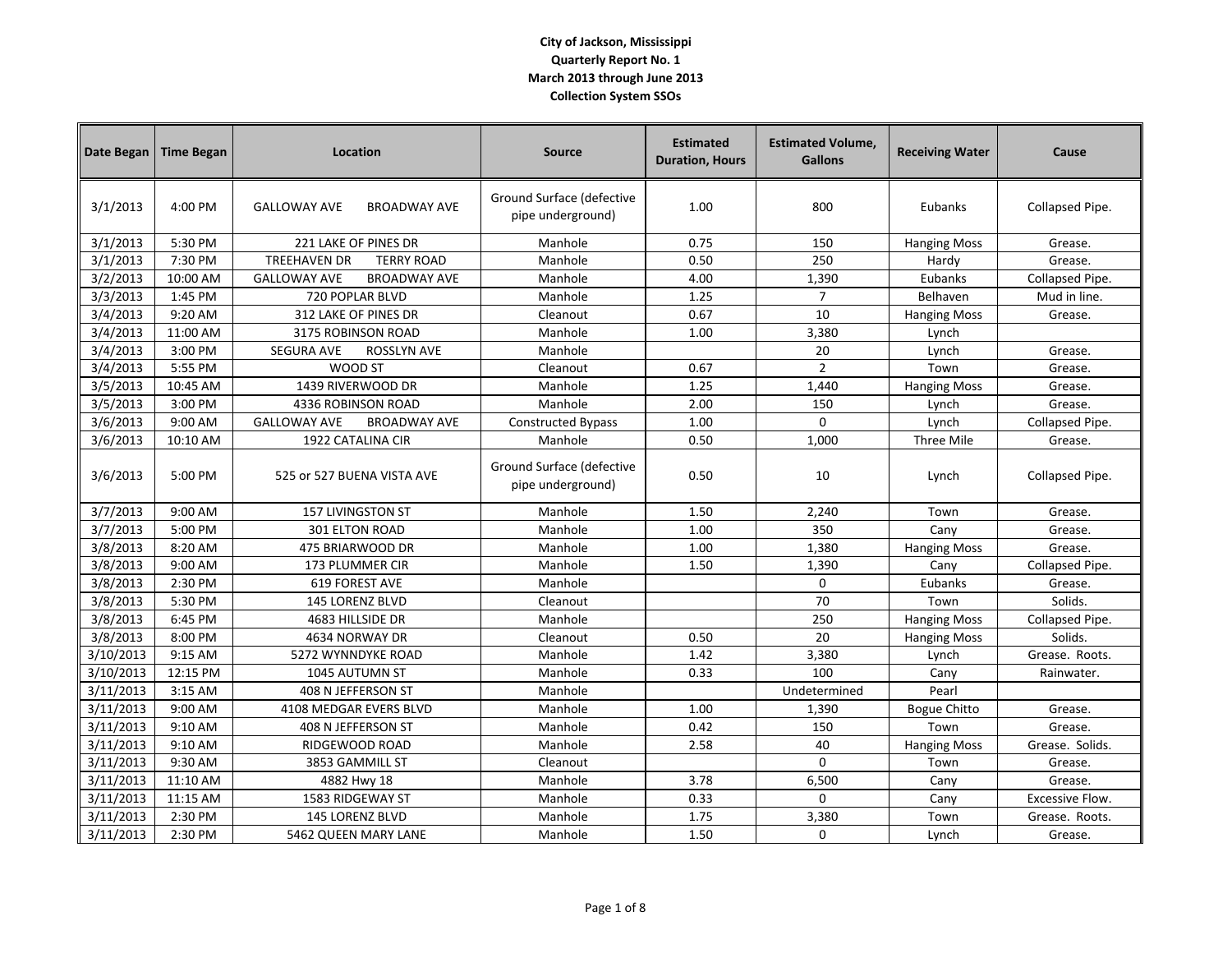| <b>Date Began</b> | <b>Time Began</b> | Location                                 | <b>Source</b>                                  | <b>Estimated</b><br><b>Duration, Hours</b> | <b>Estimated Volume,</b><br><b>Gallons</b> | <b>Receiving Water</b> | Cause                             |
|-------------------|-------------------|------------------------------------------|------------------------------------------------|--------------------------------------------|--------------------------------------------|------------------------|-----------------------------------|
| 3/11/2013         | 4:50 PM           | <b>MANCHESTER AVE</b><br>SPRINGFIELD CIR | Manhole                                        | 0.75                                       | 200                                        | Lynch                  | Grease. Solids.<br>rain<br>water. |
| 3/11/2013         | 10:46 PM          | 408 N JEFFERSON ST                       | Manhole                                        | 0.23                                       | Undetermined                               | Pearl                  | Pearl River is up.                |
| 3/12/2013         | 10:20 AM          | 781 E NORTHSIDE DR                       | Manhole                                        | 0.67                                       | 1,100                                      | Eubanks                | Grease.                           |
| 3/12/2013         | 3:00 PM           | 4108 MEDGAR EVERS BLVD                   | Manhole                                        | 0.75                                       | 1,100                                      | Cany                   | Grease. Roots.                    |
| 3/13/2013         | 4:33 PM           | 904 ROYAL OAK DR                         | Cleanout                                       | 2.20                                       | 1,200                                      | Lynch                  | Grease. Rags.                     |
| 3/14/2013         | 10:15 AM          | 5205 HENLEY ST                           | Manhole                                        | 1.92                                       | 500                                        | <b>Bakers</b>          | Grease. Roots.                    |
| 3/14/2013         | 5:30 PM           | 964 DORGAN ST                            | Cleanout                                       | 1.00                                       | 150                                        | Three Mile             | Grease.                           |
| 3/14/2013         | 7:30 PM           | 2720 CAMELLIA LANE                       | Ground Surface (defective<br>pipe underground) | 1.00                                       |                                            | Three Mile             | Collapsed Pipe.                   |
| 3/15/2013         | 10:30 AM          | 118 CULPEPPER DR                         | Manhole                                        | 0.50                                       | 200                                        | Hardy                  | Grease.                           |
| 3/15/2013         | 11:00 AM          | 117 SAVANNA AVE                          | Manhole                                        | 1.00                                       | $\mathbf 0$                                | Cany                   | Grease.                           |
| 3/15/2013         | 2:20 PM           | <b>207 CAMELLIA LANE</b>                 | Manhole                                        | 1.50                                       | 3,000                                      | Three Mile             | Grease.                           |
| 3/16/2013         | 10:30 AM          | 1327 DANSBY ST                           | Cleanout                                       | 1.50                                       | 0                                          | Lynch                  | Grease.                           |
| 3/16/2013         | 4:00 PM           | 5943 WESTMORE DR                         | Manhole                                        | 1.00                                       | 100                                        | <b>Hanging Moss</b>    | Grease.                           |
| 3/17/2013         | 4:00 AM           | <b>BAY ST</b><br><b>RIDGEWAY ST</b>      | Manhole                                        | 1.75                                       | 300                                        | Town                   | Grease. Solids.                   |
| 3/17/2013         | 6:10 AM           | 1828 GREENWAY DR                         | Manhole                                        | 0.75                                       | 10                                         | Cany                   | Solids.                           |
| 3/17/2013         | 8:00 AM           | 1950 MARSHALL PL                         | Other                                          | 0.25                                       | 25                                         | Bogue Chitto           | Roots. Collapsed Pipe.            |
| 3/17/2013         | 11:00 AM          | 1327 DANSBY ST                           | Manhole                                        | 1.33                                       | 200                                        | Lynch                  | Grease. Roots.                    |
| 3/18/2013         | 12:30 PM          | 1327 DANSBY ST                           | Cleanout                                       |                                            | $\Omega$                                   | Lynch                  | Grease.                           |
| 3/18/2013         | 4:20 PM           | 787 E NORTHSIDE DR                       | Manhole                                        | 0.58                                       | 400                                        | Eubanks                | Grease.                           |
| 3/18/2013         | 5:35 PM           | 1515 FIRST AVE<br>PRENTISS ST            | Manhole                                        | 0.92                                       | 250                                        | Lynch                  | Grease.                           |
| 3/18/2013         | 6:30 PM           | 624 ELLIS AVE                            | Ground Surface (defective<br>pipe underground) |                                            | 50                                         | Lynch                  | Excessive Flow.                   |
| 3/18/2013         | 8:25 PM           | 1423 WOODY DR                            | Manhole                                        | 0.42                                       | 600                                        | Cany                   | Grease.                           |
| 3/19/2013         | 4:30 AM           | 787 E NORTHSIDE DR                       | Manhole                                        | 0.67                                       | 200                                        | Eubanks                | Grease. Solids.                   |
| 3/19/2013         | 2:00 PM           | 2902 LA SALLE ST                         | Manhole                                        | 1.25                                       | 400                                        | Hardy                  | Grease.                           |
| 3/20/2013         | 10:35 AM          | 3040 LIVINGSTON ROAD                     |                                                | 1.00                                       | 1,380                                      | Town                   |                                   |
| 3/20/2013         | 2:30 PM           | <b>HULL ST</b><br>PLEASANT AVE           | Ground Surface (defective<br>pipe underground) | 1.00                                       | 1,390                                      | Town                   | Collapsed Pipe.                   |
| 3/21/2013         | 11:00 AM          | 3822 CALIFORNIA AVE                      | Cleanout                                       | 1.50                                       | 150                                        | Town                   |                                   |
| 3/21/2013         | 6:00 PM           | 2232 BRECKENRIDGE RD                     | Cleanout                                       | 1.50                                       | 100                                        | Hardy                  | Roots.                            |
| 3/22/2013         | 10:00 AM          | 1580 RIDGEWAY ST                         | Manhole                                        | 1.00                                       | 1,390                                      | Town                   | Solids.                           |
| 3/22/2013         | 3:00 PM           | 2859 BAILEY AVE                          | Manhole                                        | 1.00                                       | 1,390                                      | Town                   | Grease.                           |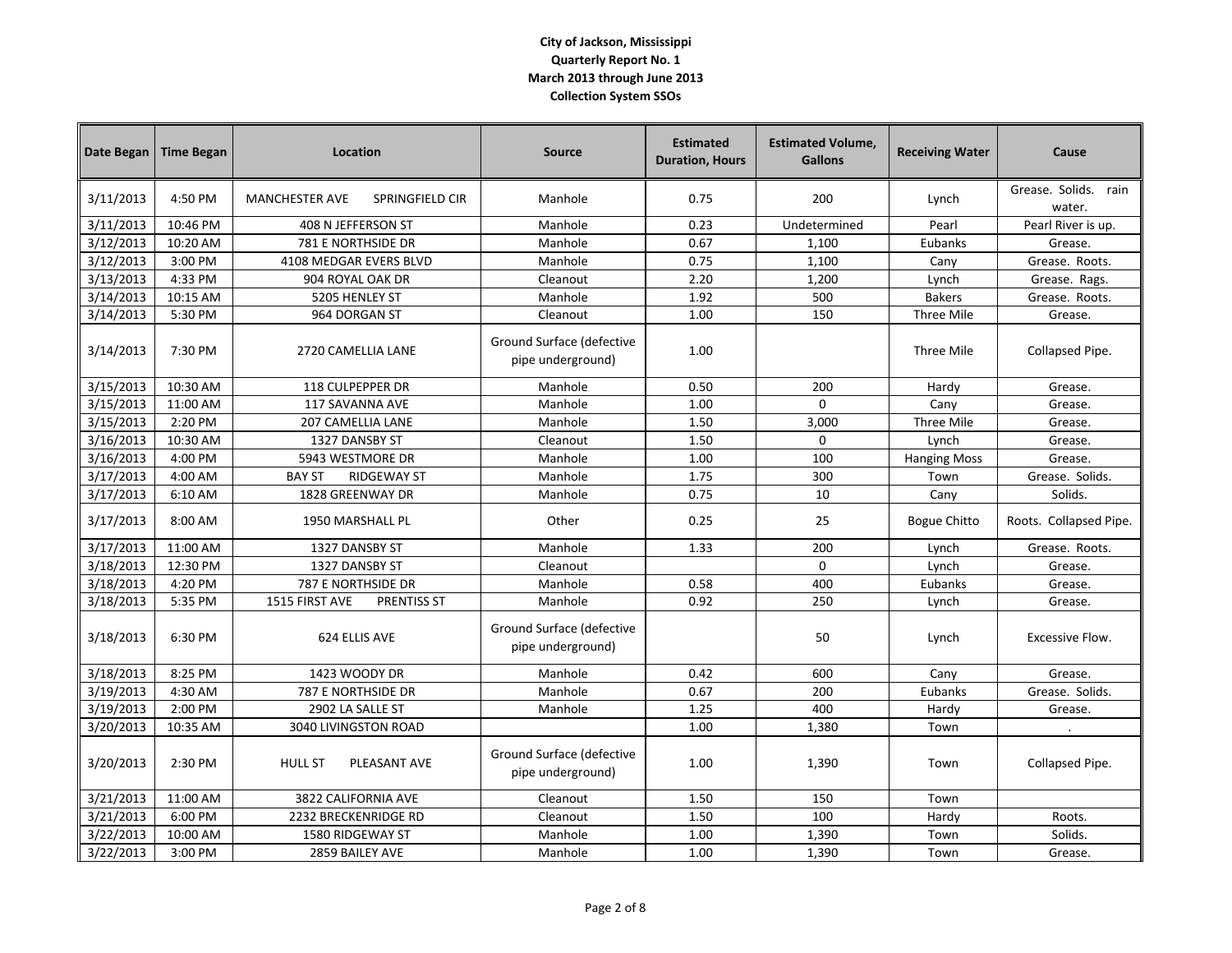| Date Began | <b>Time Began</b> | Location                                  | <b>Source</b>                                  | <b>Estimated</b><br><b>Duration, Hours</b> | <b>Estimated Volume,</b><br><b>Gallons</b> | <b>Receiving Water</b> | Cause                           |
|------------|-------------------|-------------------------------------------|------------------------------------------------|--------------------------------------------|--------------------------------------------|------------------------|---------------------------------|
| 3/22/2013  | 3:55 PM           | 838 COMBS ST                              | Manhole                                        | 0.58                                       | 150                                        | Three Mile             | Grease.                         |
| 3/24/2013  | 11:15 AM          | 5272 WYNNDYKE CIR                         | Manhole                                        | 1.25                                       | 4,590                                      | Lynch                  | Grease. Roots.                  |
| 3/24/2013  | 12:45 PM          | 2555 SHEPWOOD DR<br><b>WINN ST</b>        | Manhole                                        | 0.83                                       | 80                                         | Hardy                  | Grease.                         |
| 3/25/2013  | 9:15 AM           | 155 S                                     | Manhole                                        | 0.75                                       | 7,500                                      | Pearl                  | Grease.                         |
| 3/25/2013  | 11:30 AM          | 145 LORENZ BLVD                           | Manhole                                        | 1.67                                       | 600                                        | Town                   | Grease.                         |
| 3/25/2013  | 12:16 PM          | 252 MCDOWELL PARK CIR                     | Manhole                                        | 1.23                                       | 6,300                                      | Cany                   | Grease.                         |
| 3/25/2013  | 3:00 PM           | 4126 PARKWAY AVE                          | Ground Surface (defective<br>pipe underground) | 0.50                                       | 1,390                                      | Town                   | Grease.                         |
| 3/25/2013  | 11:00 PM          | <b>RIDGEWAY ST</b><br><b>WARNER AVE</b>   | Manhole                                        | 0.50                                       | 200                                        | Town                   | Roots.                          |
| 3/26/2013  | 12:00 PM          | 1231 CORINTH ST                           | Manhole                                        | 0.50                                       | 300                                        | Lynch                  | Grease.                         |
| 3/26/2013  | 1:45 PM           | <b>NORTHTOWN DR</b><br>OLD CANTON RD      | Manhole                                        | 2.50                                       | 800                                        | Purple                 | Grease.                         |
| 3/27/2013  | 2:15 PM           | 1009 DORGAN ST                            | Cleanout                                       | 0.50                                       | $\mathbf 0$                                | Hardy                  | Grease.                         |
| 3/28/2013  | 12:10 PM          | 121 RILEY DR                              | Manhole                                        | 1.00                                       | 1,380                                      | <b>Bogue Chitto</b>    | Grease. Roots.                  |
| 3/29/2013  | 1:30 PM           | 5449 WILLIAMS DR                          | Cleanout                                       |                                            | 1,390                                      | Lynch                  | Grease.                         |
| 3/29/2013  | 1:30 PM           | 5449 WILLIAMS DR                          | Cleanout                                       |                                            | 1,390                                      | Lynch                  | Grease.                         |
| 3/29/2013  | 2:15 PM           | <b>FOREST AVE</b><br><b>WATKINS DR</b>    | Manhole                                        |                                            | 1,380                                      | Eubanks                | Grease.                         |
| 3/29/2013  | 2:15 PM           | <b>FOREST AVE</b><br><b>WATKINS DR</b>    | Manhole                                        |                                            | 1,380                                      | <b>Hanging Moss</b>    | Grease.                         |
| 4/1/2013   | 8:15 AM           | 358 ELLIS AVE                             | Other                                          | 0.42                                       | 30                                         | Lynch                  | Collapsed Pipe. Under<br>house. |
| 4/1/2013   | 10:00 AM          | 1728 CENTRAL ST                           | Cleanout                                       | 0.50                                       | $\mathbf 0$                                | Lynch                  | Solids.                         |
| 4/1/2013   | 12:30 PM          | 3700 WARNER AVE                           |                                                | 0.50                                       | 400                                        | Town                   | Grease.                         |
| 4/1/2013   | 1:45 PM           | 1712 WILHURST ST                          | Manhole                                        | 0.92                                       | 300                                        | <b>Hanging Moss</b>    | Grease.                         |
| 4/1/2013   | 2:15 PM           | 1651 FOREST AVE                           | Manhole                                        | 2.00                                       | 1,390                                      | Town                   | Grease.                         |
| 4/2/2013   | 6:25 AM           | 5760 I 55 N                               | Cleanout                                       | 0.33                                       | $1\,$                                      | White Oak              | Leave S.                        |
| 4/2/2013   | 8:45 AM           | 3207 WASHINGTON ST                        | Manhole                                        | 1.25                                       | 25                                         | Lynch                  | Grease. Solids.                 |
| 4/2/2013   | 11:00 AM          | 4223 WATKINS DR                           | Manhole                                        | 0.50                                       | $\Omega$                                   | <b>Hanging Moss</b>    | Grease.                         |
| 4/2/2013   | 11:00 AM          | 1515 FIRST AVE                            | Manhole                                        | 1.67                                       | 200                                        | Lynch                  | Grease. Collapsed Pipe.         |
| 4/2/2013   | 3:30 PM           | 639 W ASH ST                              | Ground Surface (defective<br>pipe underground) | 1.00                                       | 500                                        | Town                   | Grease.                         |
| 4/2/2013   | 6:30 PM           | SAINT CHARLES ST                          | Ground Surface (defective<br>pipe underground) | 2.50                                       | 300                                        | Lynch                  | Grease.                         |
| 4/4/2013   | 11:15 AM          | 3312 JAYNE AVE                            | Cleanout                                       | 1.00                                       | 150                                        | Lynch                  | Grease.                         |
| 4/4/2013   | 4:45 PM           | <b>170 TREEHAVEN DR</b>                   | Cleanout                                       |                                            | 50                                         | Hardy                  | Collapsed Pipe.                 |
| 4/5/2013   | 9:30 AM           | <b>LEXINGTON AVE</b><br><b>CAPITOL ST</b> | Manhole                                        | 2.00                                       | 0                                          | Town                   | Collapsed Pipe.                 |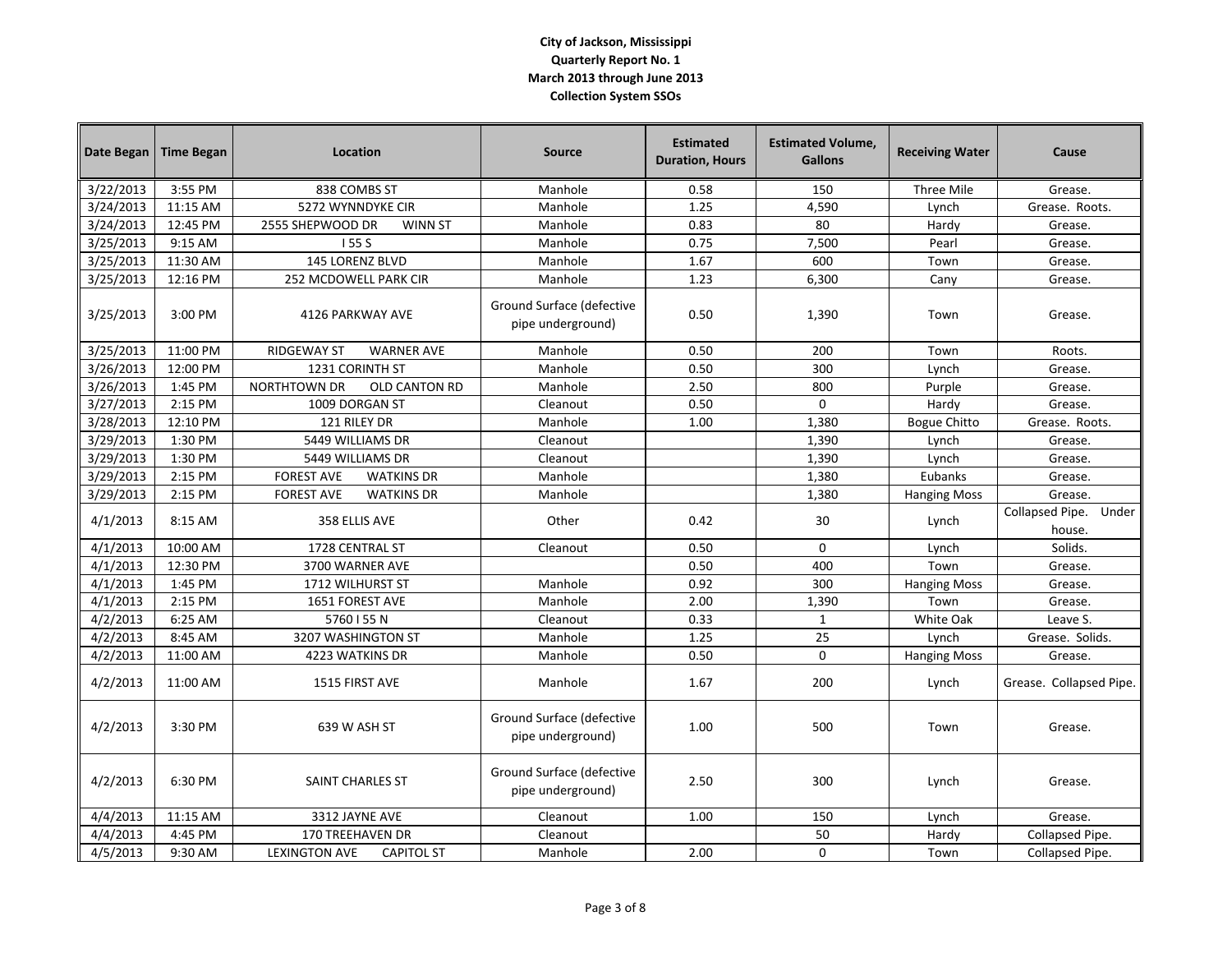| Date Began | <b>Time Began</b> | Location                               | <b>Source</b>                                  | <b>Estimated</b><br><b>Duration, Hours</b> | <b>Estimated Volume,</b><br><b>Gallons</b> | <b>Receiving Water</b> | Cause                  |
|------------|-------------------|----------------------------------------|------------------------------------------------|--------------------------------------------|--------------------------------------------|------------------------|------------------------|
| 4/5/2013   | 1:00 PM           | 3040 LIVINGSTON ROAD                   | Manhole                                        | 0.50                                       | $\mathbf 0$                                | Town                   | Grease.                |
| 4/6/2013   | 4:00 AM           | PLEASANT AVE<br><b>HULL ST</b>         | Manhole                                        | 1.00                                       | 300                                        | Town                   | Grease.                |
| 4/6/2013   | 4:00 AM           | PLEASANT AVE<br><b>HULL ST</b>         | Manhole                                        | 1.00                                       | 150                                        | Town                   | Grease.                |
| 4/6/2013   | 8:45 AM           | 5508 QUEEN ELIZABETH LANE              | Manhole                                        | 1.25                                       | 1,380                                      | Lynch                  | Grease. Roots.         |
| 4/7/2013   | 8:50 AM           | 121 OLD CANTON HILL DR                 | Cleanout                                       | 1.25                                       | 50                                         | Purple                 | Roots.                 |
| 4/8/2013   | 9:00 AM           | 1957 MEADOWBROOK ROAD                  | Manhole                                        | 4.50                                       | 200                                        | Eastover               | Roots. Collapsed Pipe. |
| 4/9/2013   | 3:00 PM           | 2323 FOREST AVE                        | Manhole                                        | 0.50                                       | 300                                        | Eubanks                | Grease.                |
| 4/9/2013   | 7:00 PM           | 1770 SHADY LANE DR                     | Cleanout                                       | 1.50                                       | 150                                        | Lynch                  | Collapsed Pipe.        |
| 4/10/2013  | 10:15 AM          | 238 GUNTER ST                          | Manhole                                        | 0.75                                       | 1,380                                      | Three Mile             | Grease.                |
| 4/10/2013  | 2:15 PM           | 3622 WESTCHESTER DR                    | Ground Surface (defective<br>pipe underground) | 0.75                                       | 0                                          | Town                   | Grease.                |
| 4/10/2013  | 4:00 PM           | 3118 WHITTEN ROAD                      | Ground Surface (defective<br>pipe underground) | 1.00                                       | 30                                         | Town                   | Solids.                |
| 4/11/2013  |                   | 408 N JEFFERSON ST                     | Manhole                                        |                                            | 700                                        | Pearl                  | Pearl River is up.     |
| 4/11/2013  | 11:52 AM          | 408 N JEFFERSON ST                     | Manhole                                        | 0.38                                       | Undetermined                               | Pearl                  | Excessive Flow.        |
| 4/11/2013  | 2:00 PM           | 1119 MCLEAN ST                         | Manhole                                        | 1.25                                       | 1,180                                      | Lynch                  | Grease.                |
| 4/11/2013  | 3:30 PM           | 928 WOODY DR<br><b>OAK FOREST DR</b>   | Manhole                                        | 2.25                                       | 1,180                                      | Cany                   | Grease. Roots.         |
| 4/13/2013  | 1:00 PM           | 475 BROWNING DR                        | Manhole                                        | 1.00                                       | 1,380                                      | <b>Bakers</b>          | Grease.                |
| 4/15/2013  | 8:30 AM           | 355 GREENHILL PL                       | Manhole                                        | 1.00                                       | 500                                        | Lynch                  | Grease.                |
| 4/15/2013  | 1:15 PM           | <b>CATALINA CIR</b><br>328             | Manhole                                        | 2.00                                       | 3,340                                      | Three Mile             | Grease. Roots.         |
| 4/15/2013  | 3:15 PM           | 2615 LATIMER AVE                       | Manhole                                        | 1.00                                       | 300                                        | Lynch                  | Grease.                |
| 4/16/2013  | 9:15 AM           | 320 OAK ST                             | <b>Constructed Bypass</b>                      | 3.00                                       | 300                                        | Town                   | Grease. Solids.        |
| 4/16/2013  | 2:30 PM           | PLEASANT AVE<br><b>HULL ST</b>         | Ground Surface (defective<br>pipe underground) | 1.00                                       | 1,390                                      | Town                   | Grease.                |
| 4/17/2013  | 5:05 AM           | 1429 E NORTHSIDE DR                    | Manhole                                        |                                            | 30                                         | Eastover               | Roots.                 |
| 4/17/2013  | 8:30 AM           | <b>FOREST AVE</b><br><b>WATKINS DR</b> | Manhole                                        | 2.00                                       | 300                                        | Eubanks                | Grease. Solids.        |
| 4/18/2013  | 10:00 AM          | 233 MARGARET W ALEXANDER ST            | <b>Constructed Bypass</b>                      | 1.00                                       | $\mathbf 0$                                | Town                   | Collapsed Pipe.        |
| 4/18/2013  | 3:00 PM           | 850 WILLOW ST                          | Manhole                                        | 0.50                                       | 120                                        | Town                   | Grease.                |
| 4/21/2013  | 8:10 AM           | <b>NOBLE ST</b><br><b>FAULK BLVD</b>   | Manhole                                        | 1.42                                       | 1,180                                      | Lynch                  | Grease. Cave in.       |
| 4/21/2013  | 9:45 AM           | <b>GROVER CLEVELAND CIR</b>            | Manhole                                        | 0.50                                       | 20                                         | <b>Bogue Chitto</b>    | Grease. Solids.        |
| 4/22/2013  | 6:45 AM           | 5832 OLD CANTON RD                     | Manhole                                        | 0.50                                       | 10                                         | Purple                 | Solids.                |
| 4/22/2013  | 8:42 AM           | 200 REBEL WOODS                        | Manhole                                        | 0.68                                       | 7,500                                      | Hardy                  | Grease.                |
| 4/22/2013  | 11:52 AM          | 3373 FLEETWOOD DR                      | Manhole                                        | 3.80                                       | 9,000                                      | Cany                   | Cave in.               |
| 4/22/2013  | 3:50 PM           | 1595 HIGHLAND DR                       | Manhole                                        |                                            | 3,500                                      | Lynch                  | Grease.                |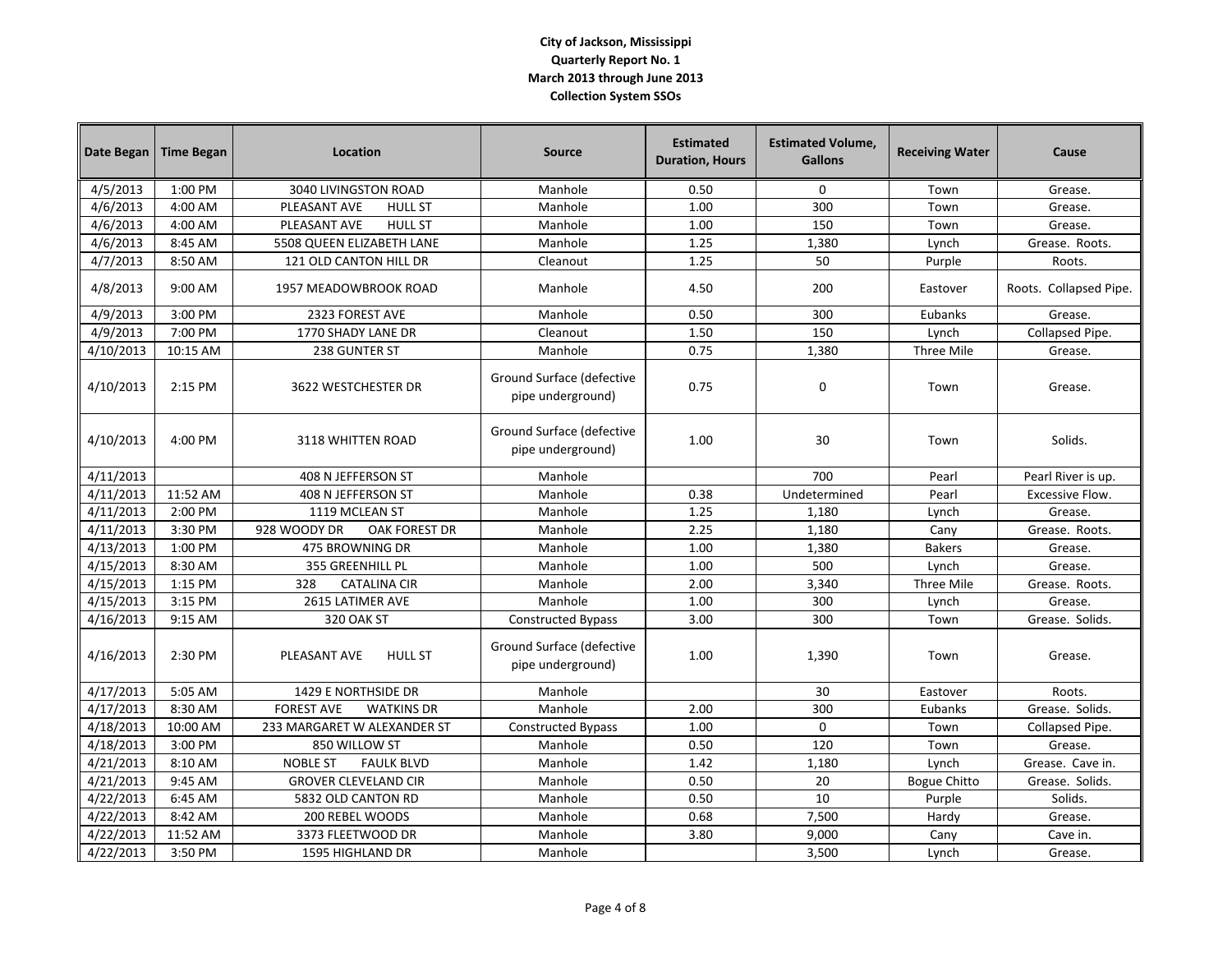| Date Began | <b>Time Began</b> | Location                               | <b>Source</b>                                  | <b>Estimated</b><br><b>Duration, Hours</b> | <b>Estimated Volume,</b><br><b>Gallons</b> | <b>Receiving Water</b> | Cause                  |
|------------|-------------------|----------------------------------------|------------------------------------------------|--------------------------------------------|--------------------------------------------|------------------------|------------------------|
| 4/23/2013  | 5:05 AM           | <b>5866 CANTON PARK DR</b>             | Manhole                                        | 1.92                                       | 210                                        | Purple                 | Grease. Solids.        |
| 4/23/2013  | 10:00 AM          | <b>FOREST AVE</b><br><b>WATKINS DR</b> | Manhole                                        | 1.00                                       | 500                                        | Eubanks                | Grease.                |
| 4/25/2013  | 8:00 AM           | 2331 MARGARET W ALEXANDER ST           | Ground Surface (defective<br>pipe underground) | 1.50                                       | $\mathbf 0$                                | Town                   | Collapsed Pipe.        |
| 4/26/2013  | 8:00 AM           | 124 GLENWAY DR                         | Manhole                                        | 3.00                                       | 3,760                                      | Eubanks                | Grease. Roots.         |
| 4/26/2013  | 8:01 AM           | 724 RAYMOND ROAD                       | Manhole                                        | 2.65                                       | 5,500                                      | Three Mile             | Grease.                |
| 4/26/2013  | 1:35 PM           | 969 LAKELAND DR                        | Manhole                                        | 0.92                                       | 1,380                                      | Eubanks                | Grease. Roots.         |
| 4/26/2013  | 5:05 PM           | 2500 N STATE ST                        | Manhole                                        | 0.67                                       | 350                                        | Belhaven               | Grease.                |
| 4/29/2013  | 7:30 AM           | 4683 HILLSIDE DR                       | Manhole                                        | 0.75                                       | 35                                         | <b>Hanging Moss</b>    | Grease. Solids.        |
| 4/29/2013  | 9:35 AM           | 914 LOTUS AVE                          | Manhole                                        | 1.00                                       | 5                                          | Three Mile             | Grease.                |
| 4/29/2013  | $10:30$ AM        | 4264 RICHMOND CIR                      | Ground Surface (defective<br>pipe underground) | 0.50                                       | 0                                          | Town                   | Collapsed Pipe.        |
| 4/29/2013  | 11:30 AM          | 1214 MELWOOD PL                        | Manhole                                        | 1.25                                       | 1,390                                      | Eubanks                | Grease.                |
| 4/29/2013  | 11:33 AM          | 4343 JACKSON HWY                       | Manhole                                        | 1.53                                       | 1,180                                      | Lynch                  | Grease.                |
| 4/30/2013  | 9:00 AM           | 3317 FOREST AVENUE EXT                 | Manhole                                        | 2.50                                       | 1,390                                      | <b>Bogue Chitto</b>    | Grease.                |
| 5/2/2013   |                   | 155<br><b>LAKELAND DR</b>              | Manhole                                        |                                            | 500,000                                    | Eubanks                | Collapsed Pipe.        |
| 5/2/2013   | 9:00 AM           | E I 55 FRONTAGE<br><b>COWAN PL</b>     | Manhole                                        |                                            | 500,000                                    | Eubanks                | Collapsed Pipe.        |
| 5/2/2013   | 5:52 PM           | 408 N JEFFERSON ST                     | Manhole                                        |                                            | 3,000                                      | Belhaven               | Excessive Flow.        |
| 5/3/2013   | 7:45 AM           | 408 N JEFFERSON ST                     | Manhole                                        | 0.50                                       | 860                                        | Belhaven               | <b>Excessive Flow.</b> |
| 5/3/2013   | 8:45 AM           | 637 W WOODROW WILSON AVE               | Ground Surface (defective<br>pipe underground) | 1.00                                       | 0                                          | Town                   | Collapsed Pipe.        |
| 5/3/2013   | 6:25 PM           | 502 SPRINGFIELD CIR                    | Manhole                                        | 0.28                                       | Undetermined                               | Lynch                  | <b>Excessive Flow.</b> |
| 5/3/2013   | 10:40 PM          | 408 N JEFFERSON ST                     | Manhole                                        | 0.33                                       | Undetermined                               | Pearl                  | Excessive Flow.        |
| 5/5/2013   | 8:52 AM           | 408 N JEFFERSON ST                     | Manhole                                        | 0.25                                       | Undetermined                               | Pearl                  | Excessive Flow.        |
| 5/6/2013   |                   | 5874 KINDER Dr                         | Cleanout                                       |                                            | $\Omega$                                   | Purple                 | Grease.                |
| 5/6/2013   | 10:15 AM          | 120 WACKER DR                          | Ground Surface (defective<br>pipe underground) | 0.75                                       | 1,390                                      | Eubanks                | Collapsed Pipe.        |
| 5/6/2013   | 6:30 PM           | 408 N JEFFERSON ST                     | Manhole                                        | 0.08                                       | 950                                        | Pearl                  | <b>Excessive Flow.</b> |
| 5/7/2013   | 9:15 AM           | 1959 MARSHALL PL                       | Manhole                                        | 1.75                                       | 200                                        | <b>Bogue Chitto</b>    | Grease.                |
| 5/7/2013   | 9:21 AM           | 408 N JEFFERSON ST                     | Manhole                                        | 0.60                                       | 4,500                                      | Pearl                  | Excessive Flow.        |
| 5/7/2013   | 2:30 PM           | 637 WOODROW WILSON AVE                 | <b>Constructed Bypass</b>                      | 1.50                                       | $\Omega$                                   | Town                   | Collapsed Pipe.        |
| 5/8/2013   | 9:20 AM           | 408 N JEFFERSON ST                     | Manhole                                        | 0.37                                       | 5,000                                      | Pearl                  | <b>Excessive Flow.</b> |
| 5/8/2013   | 10:05 AM          | <b>IS5</b>                             | Manhole                                        | 1.50                                       | 1,380                                      | Pearl                  | Grease.                |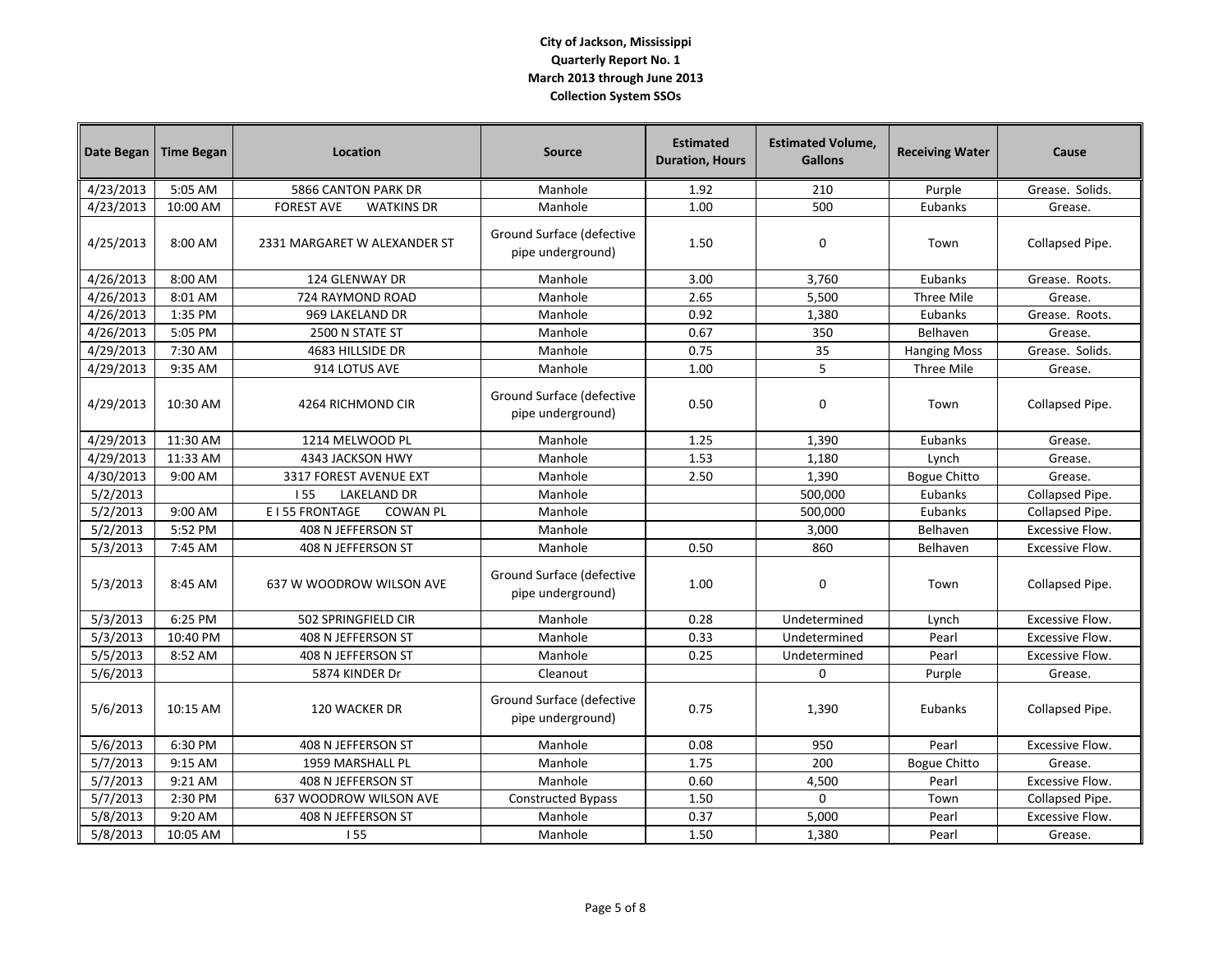| Date Began | <b>Time Began</b> | Location                           | <b>Source</b>                                  | <b>Estimated</b><br><b>Duration, Hours</b> | <b>Estimated Volume,</b><br><b>Gallons</b> | <b>Receiving Water</b> | Cause                  |
|------------|-------------------|------------------------------------|------------------------------------------------|--------------------------------------------|--------------------------------------------|------------------------|------------------------|
| 5/8/2013   | 7:45 PM           | 2500-2600 block MEADOW ROAD        | Ground Surface (defective<br>pipe underground) | $-7.75$                                    | 0                                          | Town                   | Collapsed Pipe.        |
| 5/9/2013   |                   | <b>305 DUNBAR ST</b>               | Ground Surface (defective<br>pipe underground) |                                            | 80                                         | Town                   | Collapsed Pipe.        |
| 5/9/2013   | 4:15 AM           | <b>ELLIS AVE</b><br>PEOLA ST       | Manhole                                        | 0.42                                       | 20                                         | Lynch                  | Collapsed Pipe.        |
| 5/9/2013   | 8:30 AM           | 116 CEDARHURST DR                  | Cleanout                                       | 1.00                                       | 200                                        | Eubanks                | Grease.                |
| 5/9/2013   | 8:55 AM           | 408 N JEFFERSON ST                 | Manhole                                        | 0.97                                       | 5,000                                      | Pearl                  | <b>Excessive Flow.</b> |
| 5/9/2013   | 9:23 AM           | 515 SYKES ROAD                     | Manhole                                        | 5.28                                       | 3,500                                      | Cany                   | Grease.                |
| 5/9/2013   | 10:15 AM          | 3526 N STATE ST                    | Manhole                                        | 0.50                                       | 850                                        | Eubanks                | Grease.                |
| 5/9/2013   | 6:08 PM           | 234 PINE LAWN PL                   | Manhole                                        | 0.62                                       | 400                                        | Three Mile             | Solids.                |
| 5/10/2013  |                   | 408 N JEFFERSON ST                 | Manhole                                        |                                            | 85,000                                     | Pearl                  | Excessive Flow.        |
| 5/10/2013  | 8:45 AM           | 3338 BAINBRIDGE DR                 | Cleanout                                       | 1.00                                       | 50                                         | Town                   | Grease.                |
| 5/10/2013  | 1:00 PM           | 3944 MEDGAR EVERS BLVD             | Manhole                                        | 2.00                                       | 2,130                                      | Town                   | Grease. Solids.        |
| 5/10/2013  | 1:45 PM           | 3228 MEDGAR EVERS BLVD             | Manhole                                        | 2.00                                       | 1,200                                      | Town                   | Grease.                |
| 5/13/2013  | 8:15 AM           | 116 CEDARHURST ROAD                | Cleanout                                       | 0.50                                       | 0                                          | Eubanks                | Collapsed Pipe.        |
| 5/13/2013  | 10:15 AM          | 1142 RAYMOND ROAD                  | Manhole                                        | 0.58                                       | 10                                         | Hardy                  | Grease.                |
| 5/13/2013  | 11:00 AM          | 520 KIRKLEY DR                     | Cleanout                                       | 2.75                                       | 40                                         | Eubanks                | Grease.                |
| 5/13/2013  | 3:30 PM           | 302 MANSHIP ST                     | Manhole                                        | 1.00                                       | 1,390                                      | Town                   | Grease.                |
| 5/14/2013  | 10:00 AM          | 508 LINDSEY DR                     | Cleanout                                       | 0.50                                       | 45                                         | Lynch                  | Grease.                |
| 5/14/2013  | 2:30 PM           | 3636 HANCOCK ST                    | Cleanout                                       | 0.50                                       | 50                                         | Town                   | Grease.                |
| 5/14/2013  | 7:00 PM           | 4946 SUNNYBROOK DR                 | Manhole                                        | 1.00                                       | 150                                        | Lynch                  | Solids.                |
| 5/15/2013  |                   | 2446 BELVEDERE DR                  | Cleanout                                       |                                            | 50                                         | Three Mile             | Solids.                |
| 5/15/2013  | 11:00 AM          | 5508 QUEEN ELIZABETH LANE          | Ground Surface (defective<br>pipe underground) |                                            | 60                                         | Lynch                  | Grease.                |
| 5/15/2013  | 2:45 PM           | 224 GADDIS ST                      | <b>Constructed Bypass</b>                      | 1.00                                       | 1,390                                      | Town                   | Collapsed Pipe.        |
| 5/17/2013  | 9:15 AM           | 600 QUEEN JULIANNA LANE            | Manhole                                        | 0.50                                       | 200                                        | Lynch                  | Grease.                |
| 5/17/2013  | 6:10 PM           | 2446 BELVEDERE DR                  | Cleanout                                       | 1.67                                       | 15                                         | Three Mile             | Solids.                |
| 5/20/2013  | 5:30 AM           | 5510 CLINTON BLVD                  | Manhole                                        | 0.75                                       | $\mathbf 0$                                | Lynch                  | Grease. Roots.         |
| 5/20/2013  | 11:00 AM          | 1318 ROXBURY CT                    | <b>Constructed Bypass</b>                      | 1.50                                       | 1,390                                      | Eubanks                | Grease.                |
| 5/22/2013  | 9:45 AM           | 107 GROVER CLEVELAND CIR           | Manhole                                        | 0.50                                       | 200                                        | <b>Bogue Chitto</b>    | Grease.                |
| 5/22/2013  | 10:15 AM          | <b>CRANE BLVD</b><br>OLD CANTON RD | Manhole                                        | 1.58                                       | 2,280                                      | Eubanks                | Collapsed Pipe.        |
| 5/23/2013  | 10:30 AM          | 4446 FOREST PARK DR                | <b>Constructed Bypass</b>                      | 0.50                                       | $\mathbf 0$                                | Eastover               | Collapsed Pipe.        |
| 5/24/2013  | 1:30 PM           | <b>3612 NORTHHAVEN DR</b>          | <b>Constructed Bypass</b>                      | 0.75                                       | $\mathbf 0$                                | Eubanks                | Collapsed Pipe.        |
| 5/27/2013  | 3:45 AM           | <b>612 HEATHER LANE</b>            | Manhole                                        | 0.92                                       | 50                                         | <b>Hanging Moss</b>    | Collapsed Pipe.        |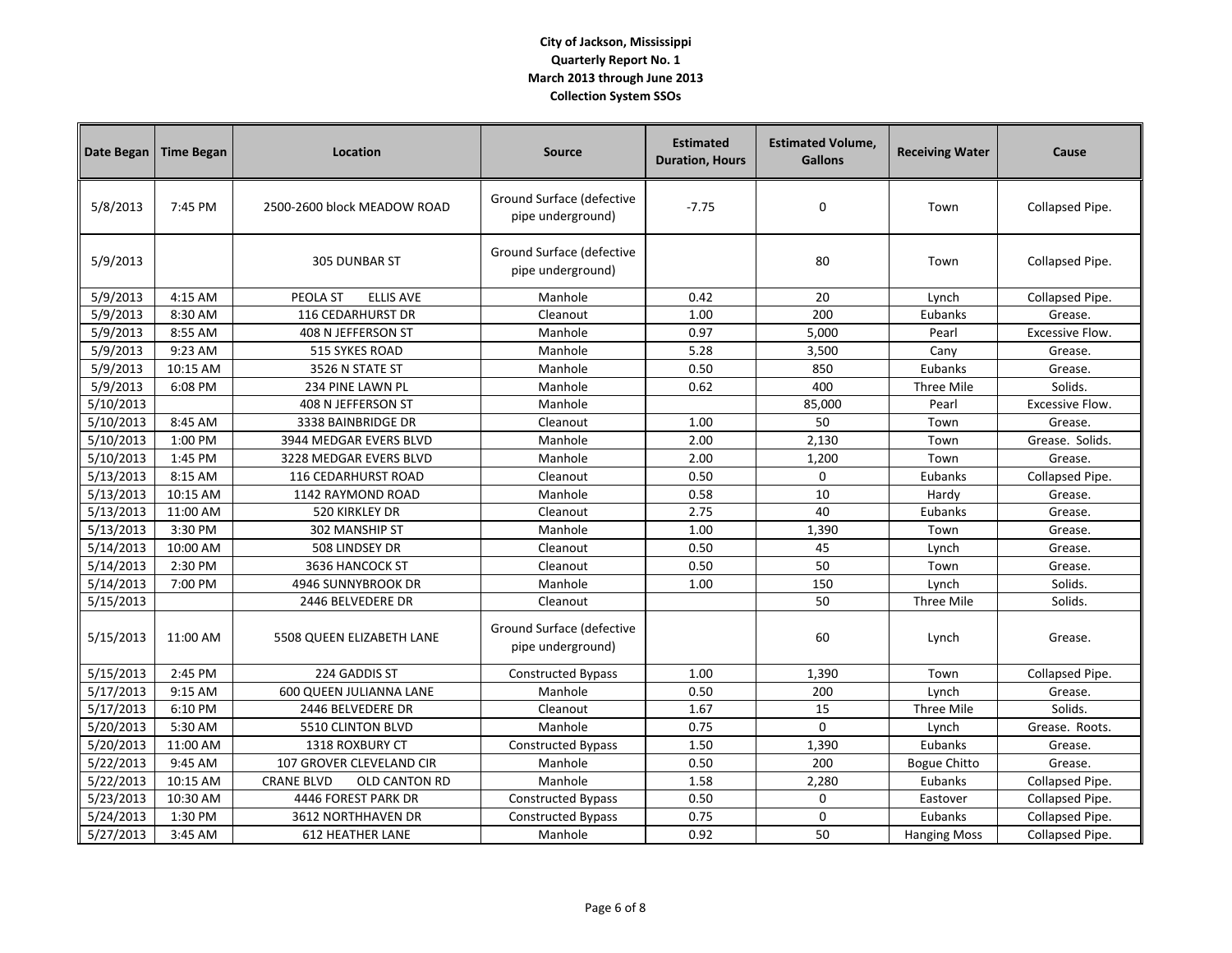| Date Began | <b>Time Began</b> | Location                              | <b>Source</b>                                  | <b>Estimated</b><br><b>Duration, Hours</b> | <b>Estimated Volume,</b><br><b>Gallons</b> | <b>Receiving Water</b> | Cause                                     |
|------------|-------------------|---------------------------------------|------------------------------------------------|--------------------------------------------|--------------------------------------------|------------------------|-------------------------------------------|
| 5/28/2013  | 8:30 AM           | 4683 HILLSIDE DR                      | Manhole                                        | 3.00                                       | 1,890                                      | <b>Hanging Moss</b>    | Grease. Roots. Solids.<br>Collapsed Pipe. |
| 5/28/2013  | 9:20 AM           | 1115 WINNROSE CT                      | Manhole                                        | 1.00                                       | 1,380                                      | White Oak              | Grease.                                   |
| 5/28/2013  | 12:00 PM          | 2424 BAILEY AVE                       | Manhole                                        | 11.50                                      | 150                                        | Town                   | Grease. Collapsed Pipe.                   |
| 5/29/2013  | 6:45 AM           | LAKELAND DR<br>155                    | Manhole                                        | 1.25                                       | 2,000                                      | Eubanks                | Grease. Solids.<br>Collapsed Pipe.        |
| 5/29/2013  | 6:15 PM           | 211 LEA CIR                           | Ground Surface (defective<br>pipe underground) | 0.75                                       |                                            | Hardy                  | Solids.                                   |
| 5/30/2013  | 8:00 AM           | 971 LAKELAND DR                       | Manhole                                        | 1.25                                       | 1,380                                      | Eubanks                | Collapsed Pipe.                           |
| 6/3/2013   | 5:40 AM           | 1212 MELWOOD PL                       | Manhole                                        | 1.08                                       | 25                                         | Eubanks                | Grease. Solids.                           |
| 6/3/2013   | 12:15 PM          | <b>HANDY AVE</b><br><b>TERRY ROAD</b> | Manhole                                        | 0.50                                       | 300                                        | Lynch                  | Grease.                                   |
| 6/3/2013   | 2:00 PM           | 715 KIRKLEY DR                        | Manhole                                        | 0.50                                       | 200                                        | Eubanks                | Grease.                                   |
| 6/3/2013   | 2:00 PM           | 775 KIRKLEY DR                        | Manhole                                        | 0.50                                       | 200                                        | Eubanks                | Grease.                                   |
| 6/3/2013   | 3:00 PM           | 434 BROADVIEW ST                      | Cleanout                                       | 0.75                                       | 50                                         | Town                   | Grease.                                   |
| 6/4/2013   | 9:00 AM           | 5508 QUEEN ELIZABETH LANE             | Ground Surface (defective<br>pipe underground) | 0.50                                       | 100                                        | Lynch                  | Grease.                                   |
| 6/4/2013   | 2:30 PM           | 572 DRYDEN AVE                        | Manhole                                        | 1.00                                       | 1,890                                      | Lynch                  | Grease.                                   |
| 6/7/2013   | 9:15 AM           | 4331 PATANN ST                        | Manhole                                        | 1.25                                       | $\mathbf{0}$                               | <b>Bogue Chitto</b>    | Grease.                                   |
| 6/9/2013   | 1:05 PM           | 2351 FOREST GLEN DR                   | Cleanout                                       | 1.00                                       | 300                                        | Eubanks                | Grease. Roots.                            |
| 6/10/2013  | 8:30 AM           | 245 MANCHESTER AVE                    | Manhole                                        | 0.50                                       | 1,200                                      | Lynch                  | Grease. Solids.                           |
| 6/10/2013  | 8:45 AM           | 5140 QUEEN ELEANOR LANE               | Manhole                                        | 0.50                                       | 200                                        | Lynch                  | Grease. Solids.                           |
| 6/10/2013  | 10:00 AM          | 3430 ALBERMARLE ROAD                  | Manhole                                        | 1.50                                       | 300                                        | Town                   | Grease.                                   |
| 6/10/2013  | 10:20 AM          | <b>169 KINGSTON AVE</b>               | Manhole                                        | 0.33                                       | 35                                         | Town                   | Grease.                                   |
| 6/11/2013  | 10:15 AM          | <b>196 KINGSTON AVE</b>               | Cleanout                                       | 0.50                                       | 0                                          | Town                   | Solids.                                   |
| 6/12/2013  | 4:45 AM           | 1210 MELWOOD PL                       | Manhole                                        | 1.00                                       |                                            | Eubanks                | Grease.                                   |
| 6/12/2013  | 9:00 AM           | 220 LIVINGSTON ROAD                   | Cleanout                                       | 3.00                                       | 200                                        | <b>Hanging Moss</b>    | Grease.                                   |
| 6/12/2013  | 3:00 PM           | 3225 MEDGAR EVERS BLVD                | Manhole                                        | 0.50                                       | 200                                        | Town                   | Grease.                                   |
| 6/12/2013  | 4:06 PM           | 2343 HICKORY DR                       | Cleanout                                       | 1.15                                       | 50                                         | Cany                   | Collapsed Pipe.                           |
| 6/14/2013  | 8:30 AM           | 5510 CLINTON BLVD                     | Manhole                                        | 1.25                                       | $\Omega$                                   | Lynch                  | Grease.                                   |
| 6/14/2013  | 9:30 AM           | 1113 GRAND AVE                        | Ground Surface (defective<br>pipe underground) | 1.00                                       | 1,900                                      | Town                   | Grease.                                   |
| 6/15/2013  | 10:05 AM          | 3430 ALBERMARLE ROAD                  | Manhole                                        | 0.67                                       | 850                                        | Town                   | Grease.                                   |
| 6/17/2013  | 9:00 AM           | 837 BUTTONWOOD DR                     |                                                | 2.50                                       | 1,000                                      | <b>Hanging Moss</b>    | Grease.                                   |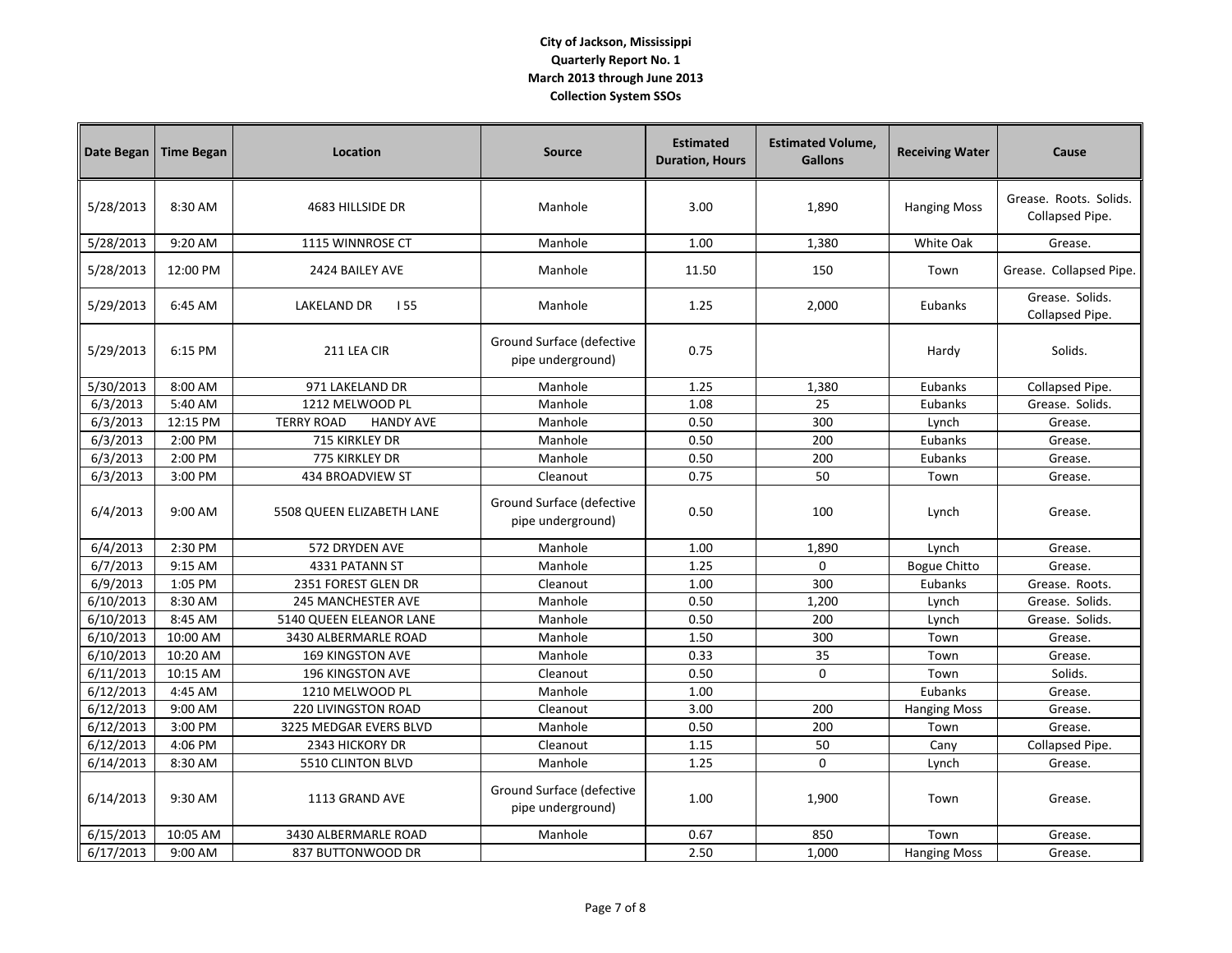| Date Began | <b>Time Began</b> | Location                 | <b>Source</b>                                  | <b>Estimated</b><br><b>Duration, Hours</b> | <b>Estimated Volume.</b><br><b>Gallons</b> | <b>Receiving Water</b> | Cause           |
|------------|-------------------|--------------------------|------------------------------------------------|--------------------------------------------|--------------------------------------------|------------------------|-----------------|
| 6/17/2013  | 2:15 PM           | 408 ROBINHOOD ROAD       | <b>Constructed Bypass</b>                      | 0.50                                       | 1,000                                      | Eubanks                | Grease.         |
| 6/19/2013  | 9:15 AM           | <b>SYLVESTER DR</b>      | Manhole                                        | 1.08                                       | 30                                         | Hardy                  | Grease.         |
| 6/19/2013  | 5:50 PM           | 223 CHIPPEWA CIR         | Manhole                                        | 0.58                                       | 500                                        | Eastover               | Grease.         |
| 6/19/2013  | 6:40 PM           | <b>FOREST GLEN DR</b>    | Manhole                                        | 1.25                                       | 150                                        | Eubanks                | Grease.         |
| 6/19/2013  | 9:40 PM           | 315 QUEEN JULIANNA LANE  | Manhole                                        | 1.08                                       | 200                                        | Lynch                  | Grease.         |
| 6/20/2013  | 4:00 PM           | 4917 N WESTHAVEN DR      | Cleanout                                       |                                            | 50                                         | Lynch                  | Grease.         |
| 6/20/2013  | 4:05 PM           | <b>4833 CHURCHILL DR</b> | Cleanout                                       | 0.33                                       | 5                                          | Eastover               | Grease. Solids. |
| 6/20/2013  | 6:30 PM           | <b>407 OAKHURST DR</b>   | Cleanout                                       | 0.50                                       | 20                                         | Lynch                  | Grease.         |
| 6/21/2013  | 11:45 AM          | 3661 RAINEY ROAD         | Manhole                                        | 1.50                                       | 1.000                                      | Cany                   | Grease.         |
| 6/21/2013  | 12:00 PM          | 1957 MEADOWBROOK ROAD    | Manhole                                        | 1.25                                       | 1,380                                      | Eastover               | Grease. Roots.  |
| 6/24/2013  | 8:30 AM           | 1763 SOUTH HAVEN CIR     | Manhole                                        | 0.58                                       | 25                                         | Cany                   | Grease.         |
| 6/24/2013  | 2:30 PM           | 4039 N WABASH AVE        | Ground Surface (defective<br>pipe underground) | 2.25                                       | 0                                          | Town                   | Grease.         |
| 6/24/2013  | 2:30 PM           | 4001 N WABASH AVE        | Ground Surface (defective<br>pipe underground) | 2.25                                       | 0                                          | Town                   | Grease.         |
| 6/24/2013  | 3:20 PM           | 254 CHAMPION HILL DR     | Cleanout                                       | 1.50                                       | 15                                         | Hardy                  | Grease.         |
| 6/25/2013  | 10:15 AM          | 2010 CHADWICK DR         | Manhole                                        | 1.75                                       | 1,180                                      | Cany                   | Grease.         |
| 6/26/2013  | 10:15 AM          | 1244 COOPER ROAD         | Manhole                                        | 1.58                                       | 300                                        | Town                   | Grease.         |
| 6/27/2013  | 9:30 AM           | <b>1939 VENTURA DR</b>   | Manhole                                        | 0.95                                       | 900                                        | Three Mile             | Grease.         |
| 6/28/2013  | 4:00 PM           | <b>340 BROADVIEW ST</b>  | Cleanout                                       | 1.50                                       | 5                                          | Lynch                  | Grease.         |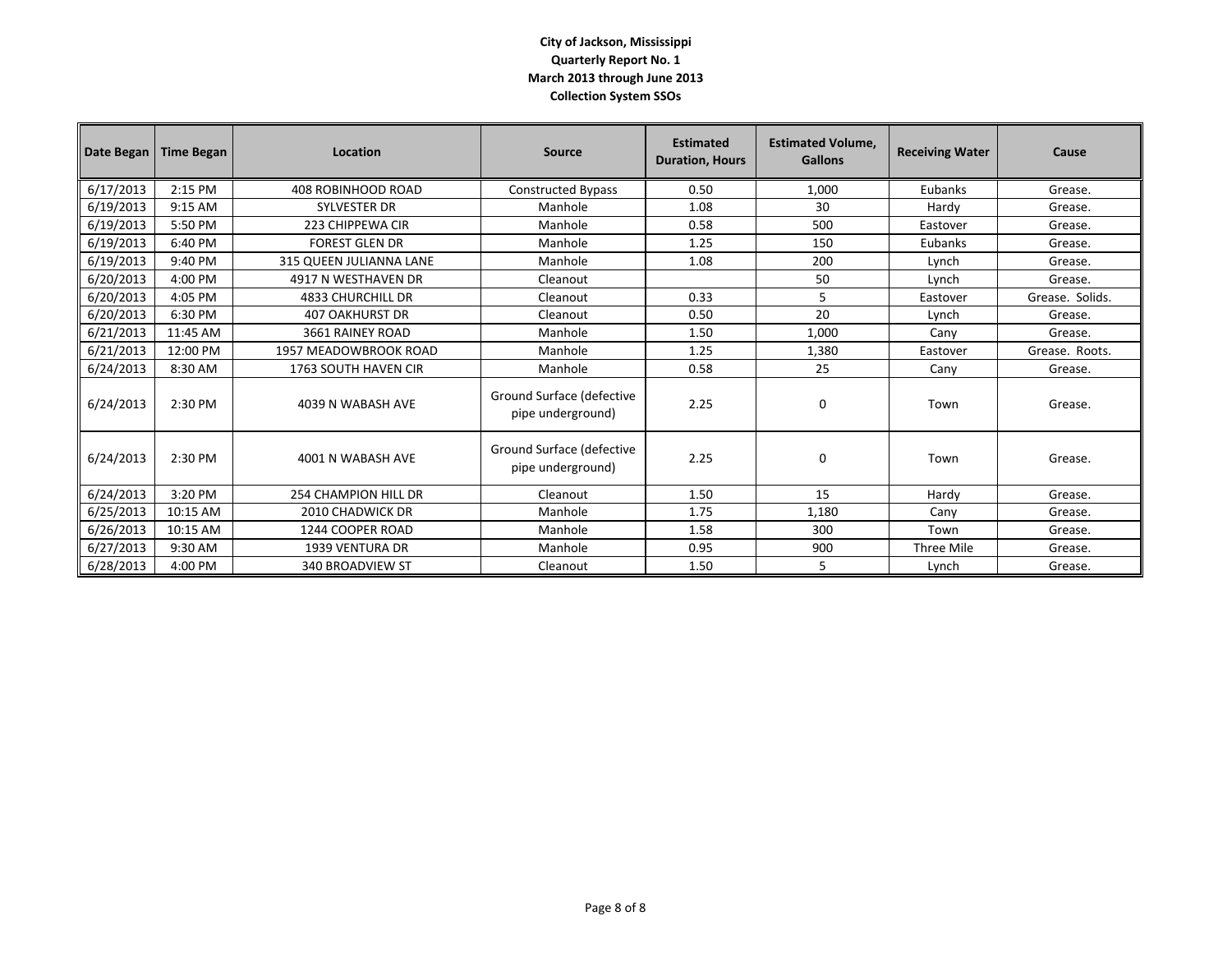#### **City of Jackson, Mississippi Quarterly Report No. 1 March 2013 through June 2013 Pump Station SSOs**

| Date Began | <b>Time Began</b> | Location    | <b>Source</b>       | <b>Estimated</b><br><b>Duration, Hours</b> | <b>Estimated</b><br><b>Volume, Gallons</b> | <b>Receiving Water</b> | Cause                                                 |
|------------|-------------------|-------------|---------------------|--------------------------------------------|--------------------------------------------|------------------------|-------------------------------------------------------|
| 03/26/13   | 7:00 PM           | Mule Jail   | <b>Pump Station</b> | 0.50                                       | 8,000 Gal                                  | Lynch Creek            | Hose from temporary<br>bypass became detached         |
| 04/07/13   | 8:40 AM           | McRaven #4  | <b>Pump Station</b> | 3.50                                       | 1,200 Gal                                  | Lynch Creek            | <b>Pump Station Failure</b>                           |
| 04/11/13   | 11:30 AM          | Westside #4 | <b>Pump Station</b> | 0.75                                       | 250 Gal                                    | Lynch Creek            | <b>Pump Station Failure</b>                           |
| 04/11/13   | 11:45 AM          | Westside #5 | <b>Pump Station</b> | 6.50                                       | 150,000 gal                                | Lynch Creek            | Excessive Flow, Pump<br>failure                       |
| 04/14/13   | 7:30 AM           | Westside #5 | <b>Pump Station</b> | 5.00                                       | 9,000 Gal                                  | Lynch Creek            | <b>Excessive Flow</b>                                 |
| 04/19/13   | 12:15 PM          | Westside #5 | <b>Pump Station</b> | 4.00                                       | 80,000 gal                                 | Lynch Creek            | Excessive Flow, Pump<br><b>Station Failure</b>        |
| 04/25/13   | 11:00 AM          | Westside #5 | <b>Pump Station</b> | 6.50                                       | 4,000 Gal                                  | Lynch Creek            | Power failure to Lift<br>station                      |
| 05/01/13   | 2:30 PM           | Westside #5 | <b>Pump Station</b> | 5.50                                       |                                            | Lynch Creek            | <b>Excessive Flow, Pump</b><br><b>Station Failure</b> |
| 05/02/13   | 6:30 AM           | Westside #5 | <b>Pump Station</b> | 6.50                                       | 225,000 Gal (2)                            | Lynch Creek            | Excessive Flow, Pump<br><b>Station Failure</b>        |
| 05/03/13   | 7:30 AM           | Westside #5 | <b>Pump Station</b> | 13.50                                      |                                            | Lynch Creek            | Excessive Flow, Pump<br><b>Station Failure</b>        |
| 05/10/13   | 3:00 AM           | Westside #5 | <b>Pump Station</b> | 9.00                                       | 100,000 Gal                                | Lynch Creek            | Excessive Flow, Pump<br><b>Station Failure</b>        |
| 06/09/13   | 6:30 PM           | Westside #5 | <b>Pump Station</b> | 3.00                                       | 40,000 Gal                                 | Lynch Creek            | <b>Excessive Flow</b>                                 |

(2) Multiple day event, recorded on one report